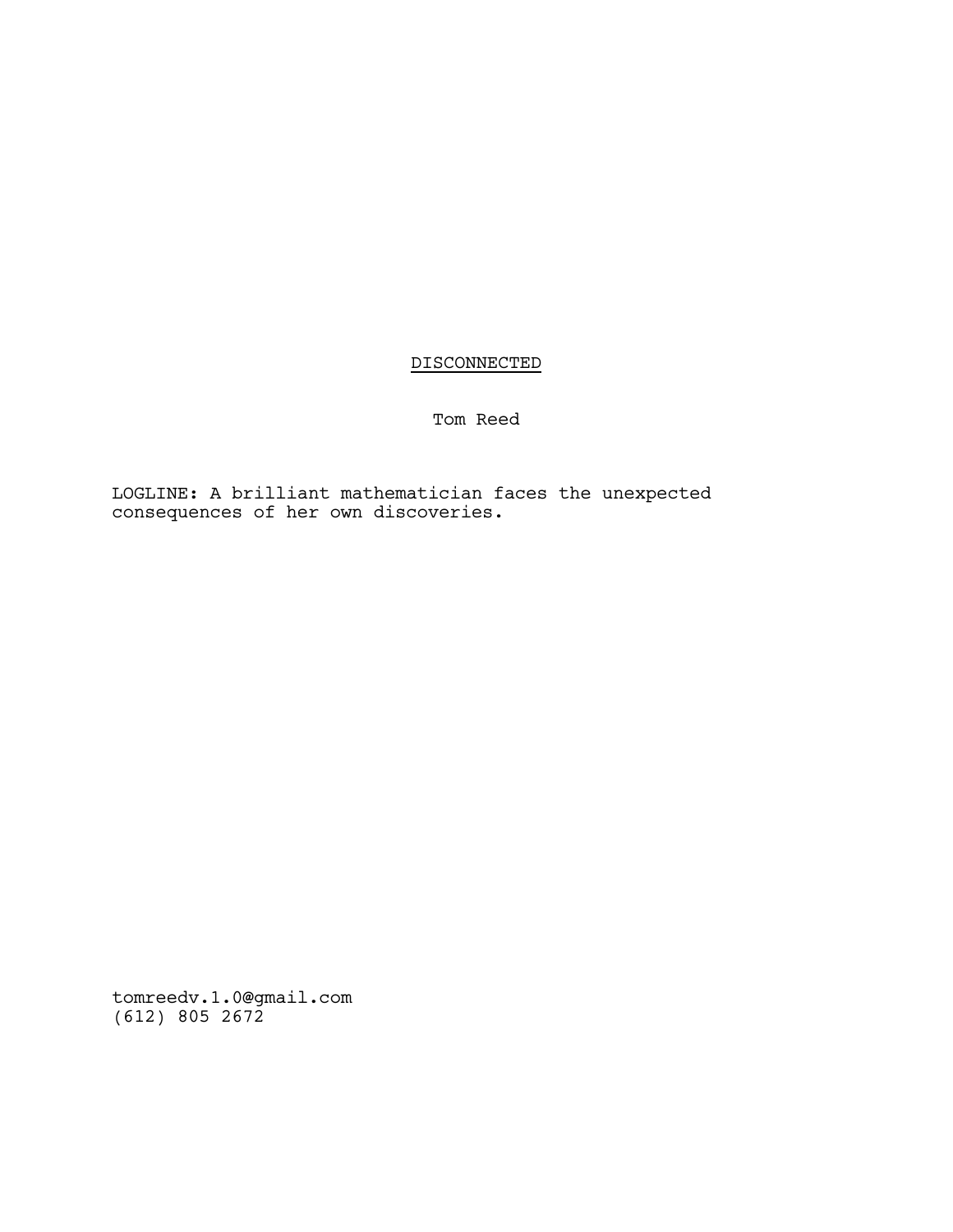OPEN ON:

A smudged LAPTOP SCREEN, we're scrolling through endless formulas and numbers. A post-it covers the built-in camera.

On the screen an ALERT abruptly pops up - "Update software?"

INT. ELEGANT MODERN HOME - PRE-DAWN

Pull back to show LAUREN KELLY(40s, business chic with nerdy glasses) hunched in a mathematical trance. Her home office is totally dark except for her laptop's screen glow.

Without reading it, she clicks "OK" on the dialogue box.

She checks the time - 5:25am.

LAUREN (kind, but firm) Lily! Devon! Five minutes till your dad's here!

Lauren expertly toggles between scanning the spreadsheets almost virtuosically and tweaking a presentation entitled "Data Mining Insights."

Racket from the main room - the unhappy sounds of a sibling scuffle. Lauren sighs as running footsteps clomp toward her.

Bursting open the office's door, DEVON (7, sensitive) appears, sleepy-eyed and distraught.

> DEVON Mom! Lily got Sam all knotted up!

Devon holds out a plush WOLF MARIONETTE PUPPET (Sam) whose strings are very tangled.

Just as Lauren's focus shifts to Devon, a NEW POP UP appears on her screen. This one looks more intense - "**Allow Remote Administrator Access?**"

Lauren gently takes the puppet without noticing the alert.

LAUREN Here, let me work on him.

As they talk, Lauren tenderly unknots the toy. The pop up on her screen looms, unseen.

We notice her SMARTPHONE, plugged into her computer, syncing.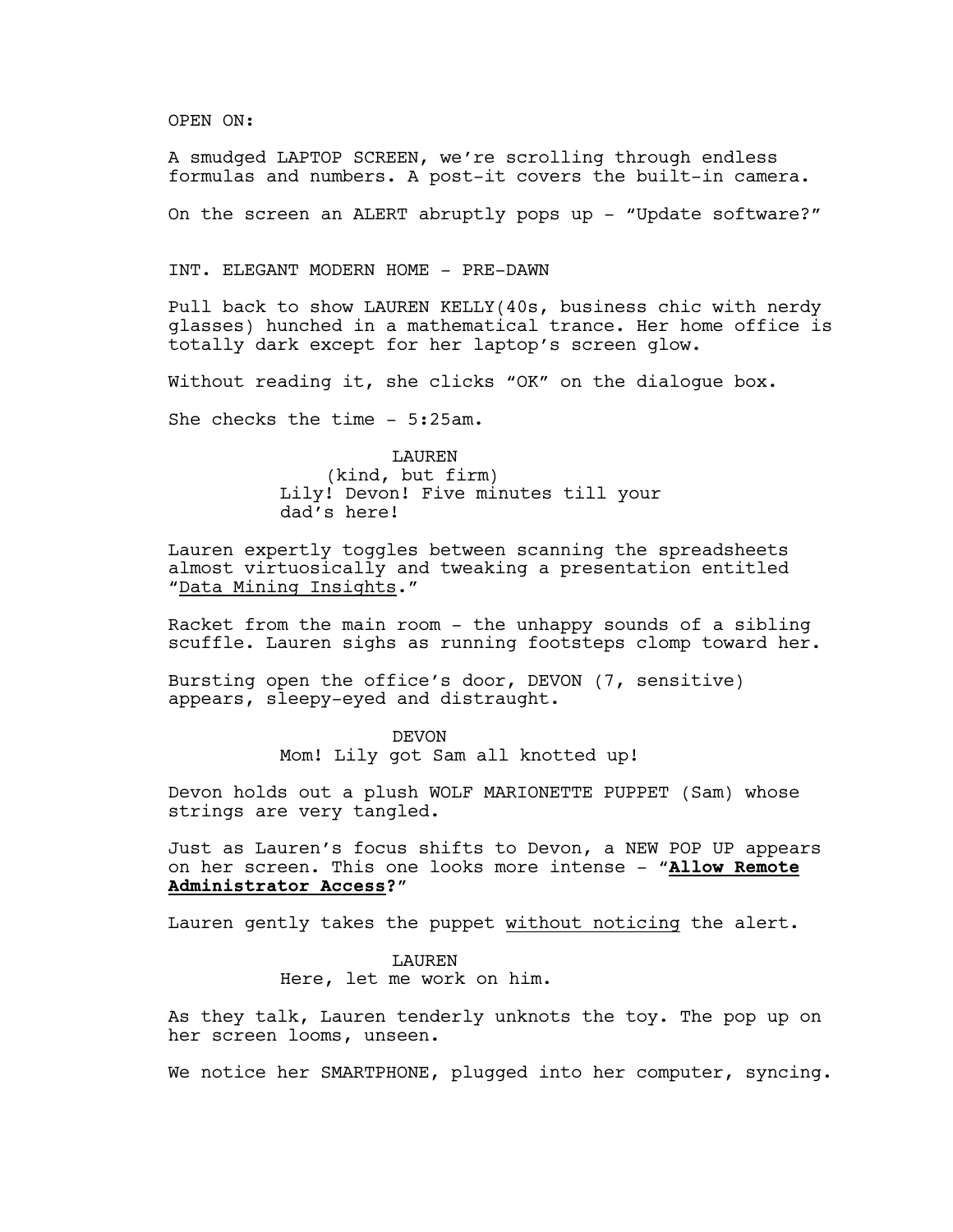DEVON

Is this a long one or a short one?

LAUREN Today's a short trip - you'll sleep at your dad's tonight because I won't fly home till late, but you're back with me tomorrow.

Finished untangling, Lauren operates the puppet, making the fuzzy wolf do a quick silly dance. Devon beams and manipulates the puppet, making sure it "works."

## DEVON

Thanks, mom!

Lauren returns to her work, scans the new alert quickly, and hovers her cursor over "Deny access."

Just then, LILY (4, a ball of energy) bursts in.

# LILY

I didn't mean to!

Reacting to Lily, Lauren pivots and accidentally **CLICKS** "**Allow access**."

Ominous drone music fades up.

LAUREN

I know, honey. Now - get your bags, your father is on his way.

The kids scamper away as Lauren turns back to her screen - a mess of numbers again - and continues working. Then, from the other room...

> DEVON (O.S.) LILLLLYYY! STOP!

#### LAUREN

Come on, you guys!

Turing back from addressing the kids, Lauren's screen is dark except for a strange-looking prompt asking for her password.

On autopilot and annoyed, she types the password which shows up as an anonymous string of asterisks. Before hitting enter, she's distracted...

> LILY (O.S.) I'm not doing anything!

Lauren turns toward the noise and her hand **leaves** her mouse.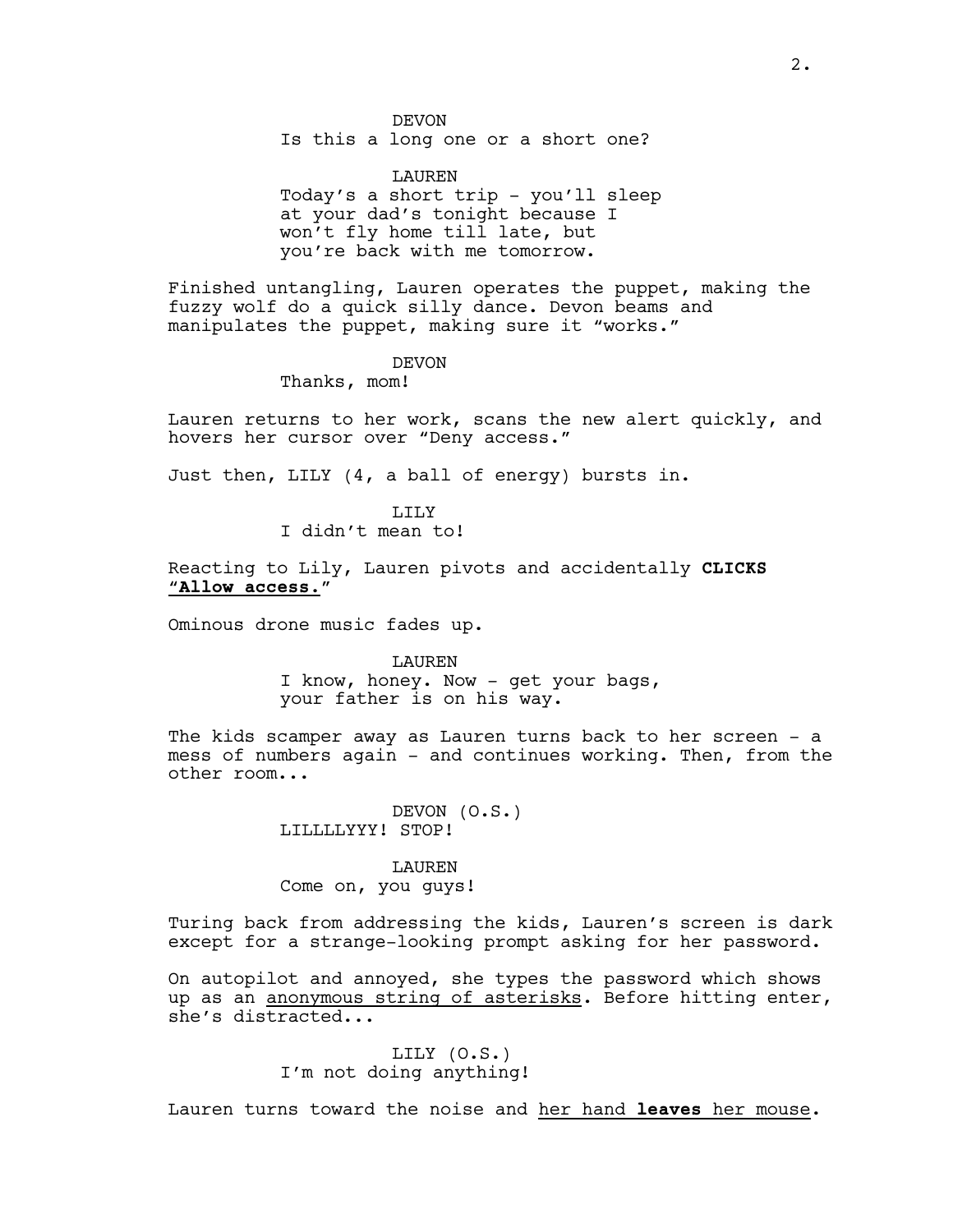#### **LAUREN**

You should be getting ready - now!

Suddenly, her **CURSOR MOVES** without her touching it.

A musical sting - the drone sound is now more threatening.

Still unnoticed, the cursor moves and clicks the "show password" button.

Lauren turns to looks out a window - it's drizzling.

As she speaks, the **password** is **fully visible** for a beat.

LAUREN (CONT'D) And grab your rain jackets!

Seemingly on its own again, the cursor clicks "hide password" just before Lauren looks back at the screen and hits ENTER.

A DOORBELL rings.

An ALERT appears on her phone - it's a fish eye image from a doorbell camera showing a MAN (40s) at the front door.

> LAUREN (CONT'D) Your dad's here!

Lauren gets up and leaves. We stay on the computer.

The cursor just blinks. And blinks.

Then...

Suddenly a FLURRY of on-screen activity! The cursor whips around. Files begin uploading and downloading.

Dialogue boxes open and close rapidly and some kind of SOFTWARE starts to install.

Lauren's PHONE, still plugged into the laptop, lights up.

We hear the muted shuffle and voices from the main room where the kids are being ushered out the door.

In the office it's now clear that **some outside force has total control** over Lauren's **laptop** and **phone**.

Hurried footsteps. As Lauren reenters the room WE see:

" \*GEPPETTO\* INSTALLATION COMPLETE ;) "

Just as Lauren turns to sit, the disembodied cursor re-opens the presentation so everything looks undisturbed.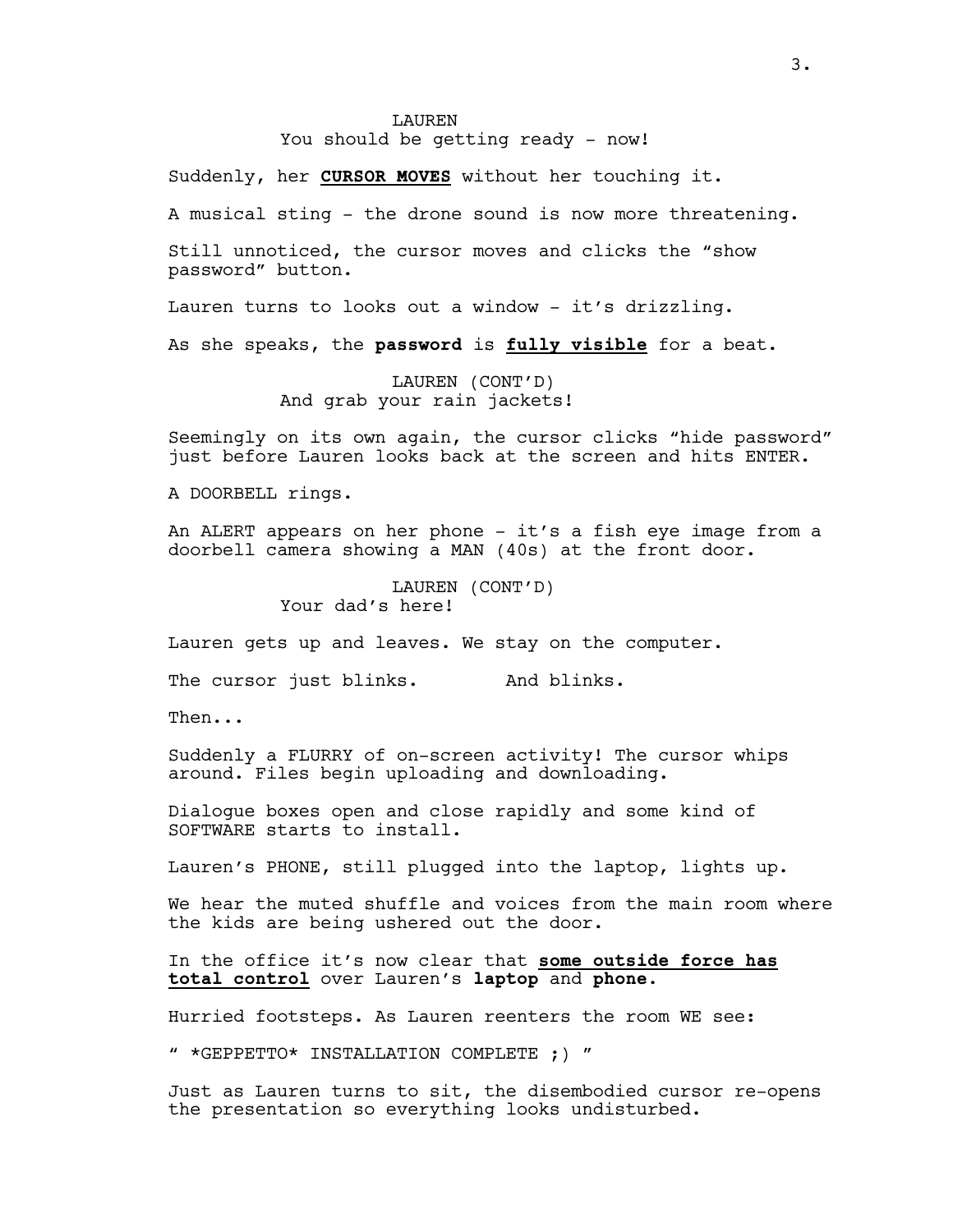Lauren glances at the screen, then at the clock: 5:45am.

LAUREN (CONT'D) Damn. He's always late.

She unplugs her phone and uses the UBER APP to order a ride to the airport. "Confirmed." Her ride is three minutes away. Lauren taps her laptop shut and slides it into a bag.

We follow as she hastily gathers herself before leaving. We pass numerous **connected devices** - a smart THERMOSTAT and LIGHTS, internet SPEAKERS, wifi CAMERA looking down on a BACKYARD POOL - this place is a technophile's dream home.

Cut to black.

Ominous music fades, we hear traffic splashing through rain.

## EXT. AIRPORT - EARLY MORNING

Now looking polished in a full business suit and fresh makeup, Lauren braces against the rain as she steps out of the Uber car. As she does, her phone DROPS, bounces, then splashes into a PUDDLE.

#### LAUREN

Shit! No!

She snatches her phone from the puddle. Hurrying into the airport, she inspects the phone for damage.

## INT. AIRPLANE CABIN - A LITTLE LATER

Plopping into her seat (First Class), Lauren inspects her phone one last time - phew, seems fine. She puts it in **airplane mode**, leans back, and lets her eyes close.

## INT. UNKNOWN LOCATION - CONTINUOUS

As her eyes close we snap to an unknown dark space. We're looking at a digital map of an airport on some kind of screen. There's a pulsing digital dot that moves to just beyond an airport gate, pauses, and then, the **dot disappears**.

Black again as the music surges.

New traffic sounds fade up.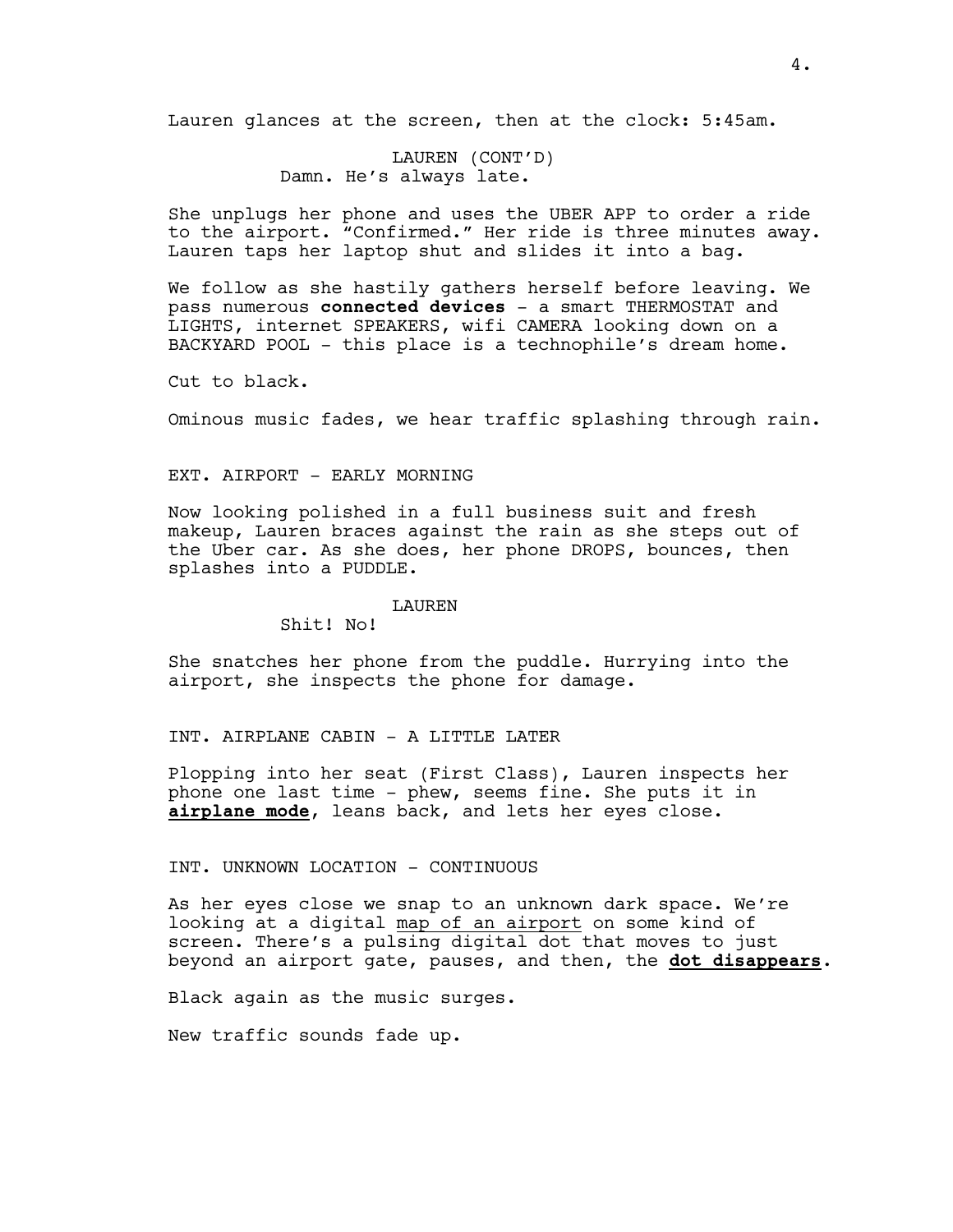INT./EXT. AN UBER CAR - LATE MORNING

Hours later, Lauren, now looking a bit weary, is in the back of another Uber in a new sunny location.

The car pulls up to an imposing TECH COMPANY - "ORCHARD, INC." The DRIVER looks very apologetic as Lauren exits.

> LAUREN (to the Driver) It's really OK, have a good day.

EXT. ORCHARD, INC. CORPORATE HEADQUARTERS - CONTINUOUS

Two enthusiastic GREETERS wearing suits hurry toward Lauren, who perks up as they escort her toward the entrance.

> GREETER #1 Dr. Lauren Kelly, welcome!

LAUREN So sorry I'm late - my Uber went to the wrong address.

GREETER #2 No worries, you're just in time.

LAUREN

Just...?

GREETER #1 Didn't you get my messages? They moved up your presentation.

Lauren looks down at her phone - no unread messages.

LAUREN What? No. I'm so sorry. I dropped my phone in a puddle this morning, it's been acting a little weird.

GREETER #1 Sorry, but they moved you up - you start in 15 minutes.

Lauren looks briefly worried, but steels herself.

GREETER #2 As long as your algorithms are intact, I'm sure you'll be fine!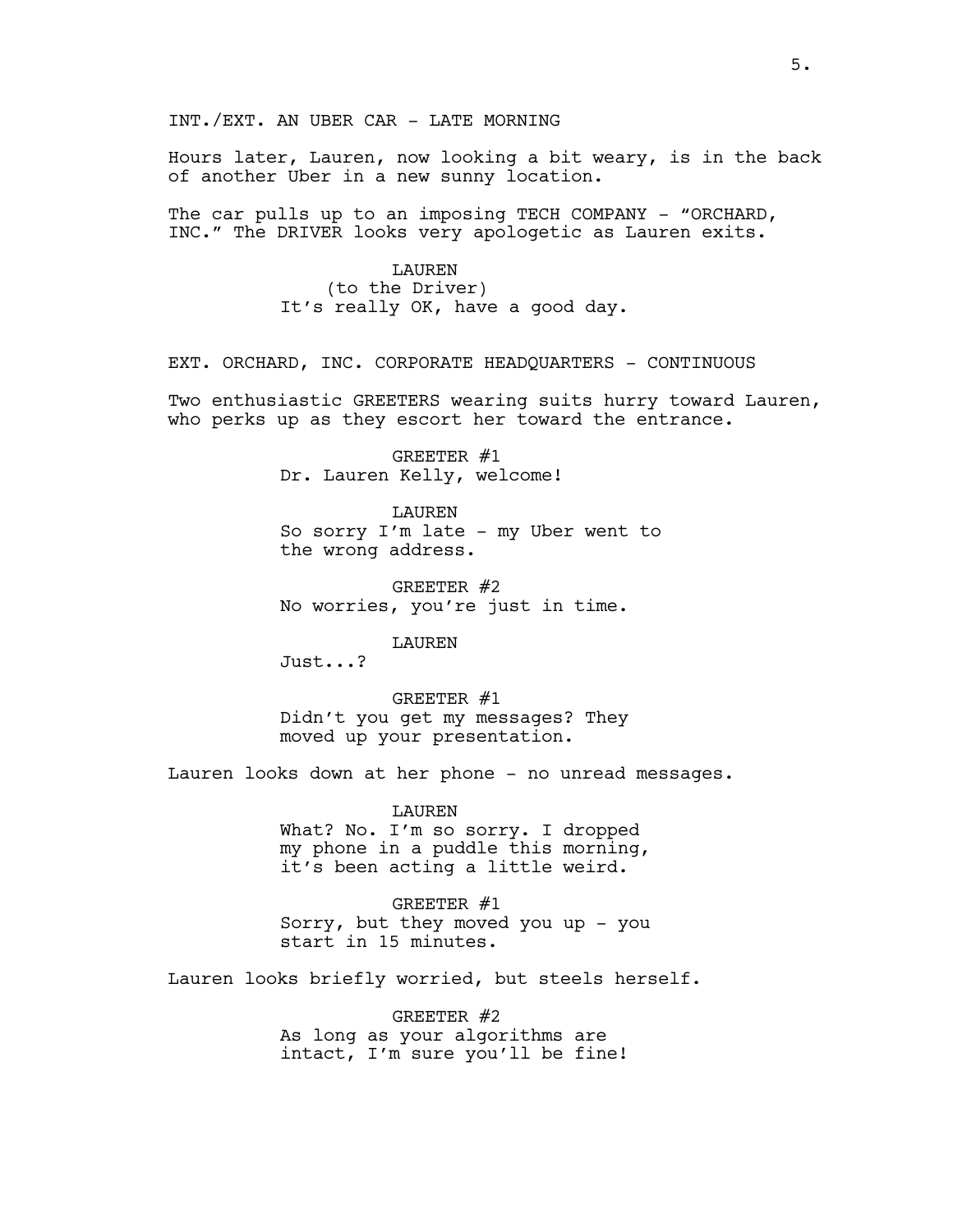**LAUREN** (with a friendly smile) Yeah, luckily math is waterproof.

They all share a smile. Lauren gives her phone a concerned look as they enter the massive corporate headquarters.

## INT. UNKNOWN LOCATION - CONTINUOUS

A drone music sting. Again on a screen, the pulsing dot moves into a large building - Lauren is being **tracked** again.

The screen changes, flashing reams of data before us, the kind we saw Lauren examining earlier. Only this is clearly **her personal data** - social security number, phone numbers, addresses, purchases made. Everything about her. Music cuts.

INT. ORCHARD, INC. HEADQUARTERS (AUDITORIUM) - ONE HOUR LATER

Executive-looking, with a quirky bowtie, GREGORY (50s) sits across from Lauren on a large stage. He listens intently, impressed, as Lauren addresses the crowd.

LAUREN

Right, Gregory, everyone loves talking about mining "big data" huge swaths of information about consumer behavior. But it's really about mining deeper data.

Lauren glows with confidence, fully in her element.

Slides projected behind her, she taps her laptop to advance to a slide we saw her tweak earlier - "Data = Power."

> LAUREN (CONT'D) (quickly, excited) The deeper the information about a consumer's habits, needs, wants the more we can aggregate, run regressions, and even let machine learning take the wheel!

GREGORY (attempting a joke) For those of us without Mathematics PhDs from Stanford - what does that... mean?

The hundreds of suit-wearing employees in the audience chuckle along with Lauren and Gregory. They have a friendly rapport and the audience is absolutely with her.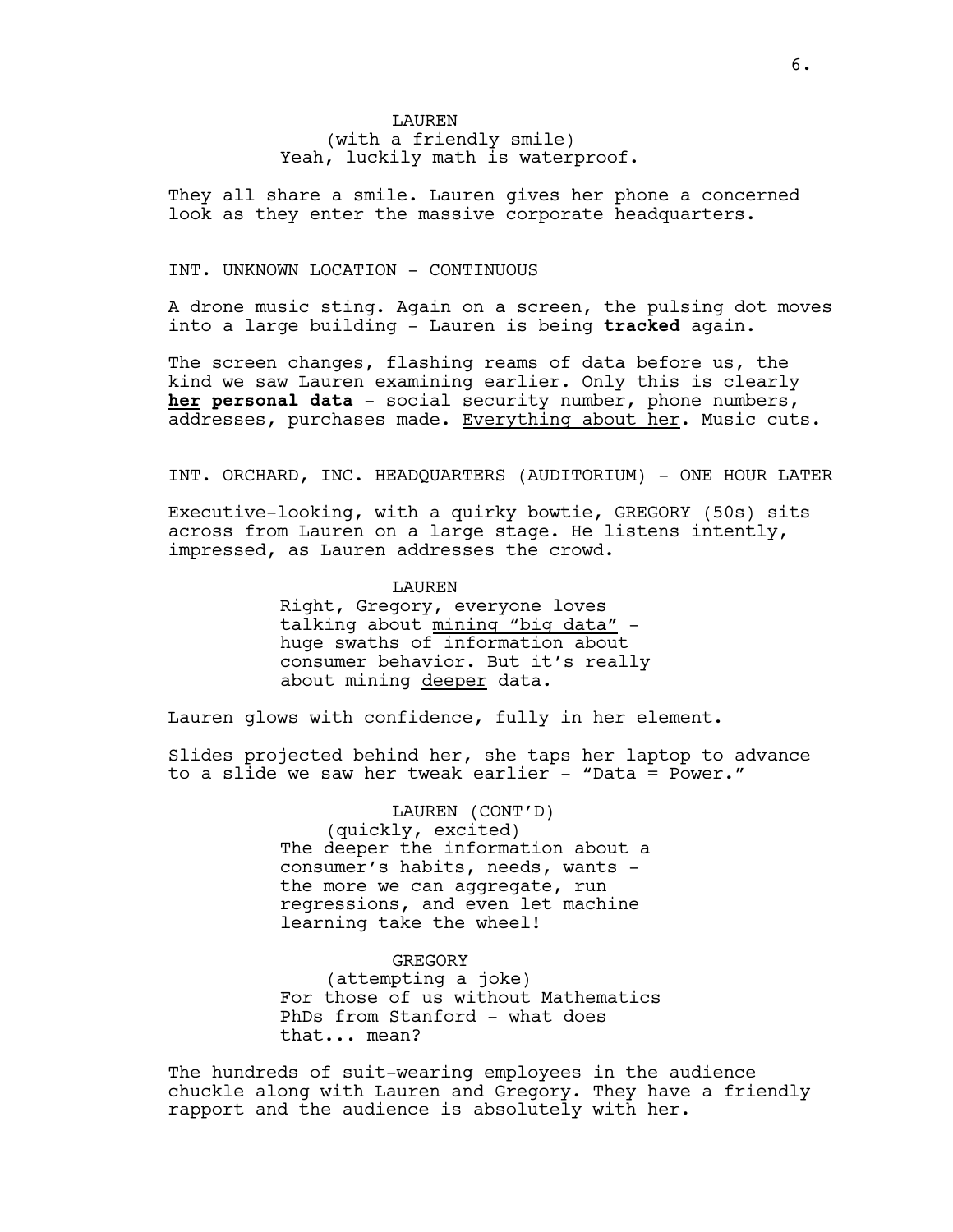**LAUREN** Haha, yes. Well, it's simple...

GREGORY (interrupting, joking) Is it...?

LAUREN (with a guilty smile) ...No. (slowly, with new weight) Big data is just big noise without big math.

GREGORY Your algorithms...

LAUREN Yes. And with the right math, even noise starts to sound like music.

Smiles and warm nods of understanding abound. She's crushing.

GREGORY Final question - what do you say to those who suggest your techniques are invasive and could even be used to control consumer behavior?

Lauren shifts uneasily and rests a hand near her laptop.

**LAUREN** I love that question, actually. Let me put it this way - your mom knows all about you, right?

**GREGORY** Maybe not ALL about me.

The audience laughs. Lauren gestures too close to her laptop, she accidentally knocks the post-it covering her camera.

> LAUREN But as a kid - your parents knew you better than you knew yourself.

GREGORY Sure, I follow - they knew everything - all my "data."

LAUREN Exactly. And that's why parents are able to perfectly control their children at all times...?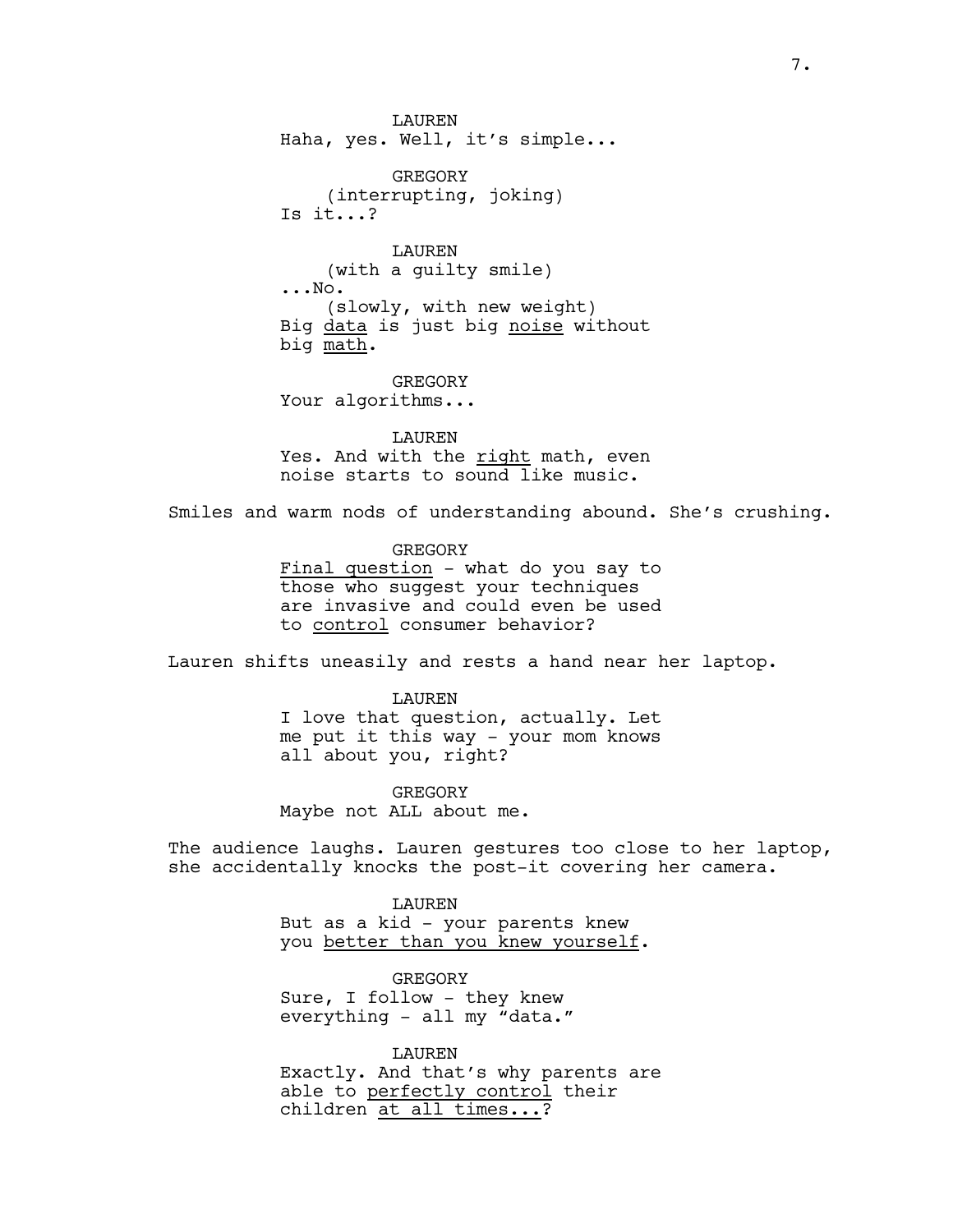The audience chuckles, she has made her point. Gregory nods. Lauren's phone **BUZZES**. She glances down.

A text from an unknown number **"HI LAUREN."**

Confused, Lauren discretely dismisses the text alert.

The audience is still laughing. Too long. Something is off.

We switch perspectives - soft focus, tinny audio and staring up at Lauren. **We're looking out of her laptop's camera**.

We're back in the room and see Lauren's FACE PROJECTED huge and awkward on the screen behind her.

The audience laughs uncomfortably now as Lauren twists and notices the giant laggy version of herself.

> LAUREN (CONT'D) Whoops! Sorry folks!

She leans over and fixes the post-it. Her image disappears.

Lauren laughs, but can't hide that she's a little shaken.

**GREGORY** Let's give a hand for Dr. Kelly.

Gregory leads applause. Lauren smiles awkwardly.

INT. ORCHARD, INC. HEADQUARTERS - LATER

"Tech Support" is emblazoned on a wall next to a bar where a friendly TECH SUPPORT WORKER (20s) stands, examining a concerned-looking Lauren's laptop and phone.

> TECH SUPPORT WORKER I wouldn't worry. Usually these glitches go away on their own or after the next OS update. Are you diligent about strong passwords? Two-factor authentication?

LAUREN Definitely. Always.

TECH SUPPORT WORKER (re: her laptop) Then there's no way someone got in here unless you let them in.

Lauren nods appreciatively, looks mostly reassured.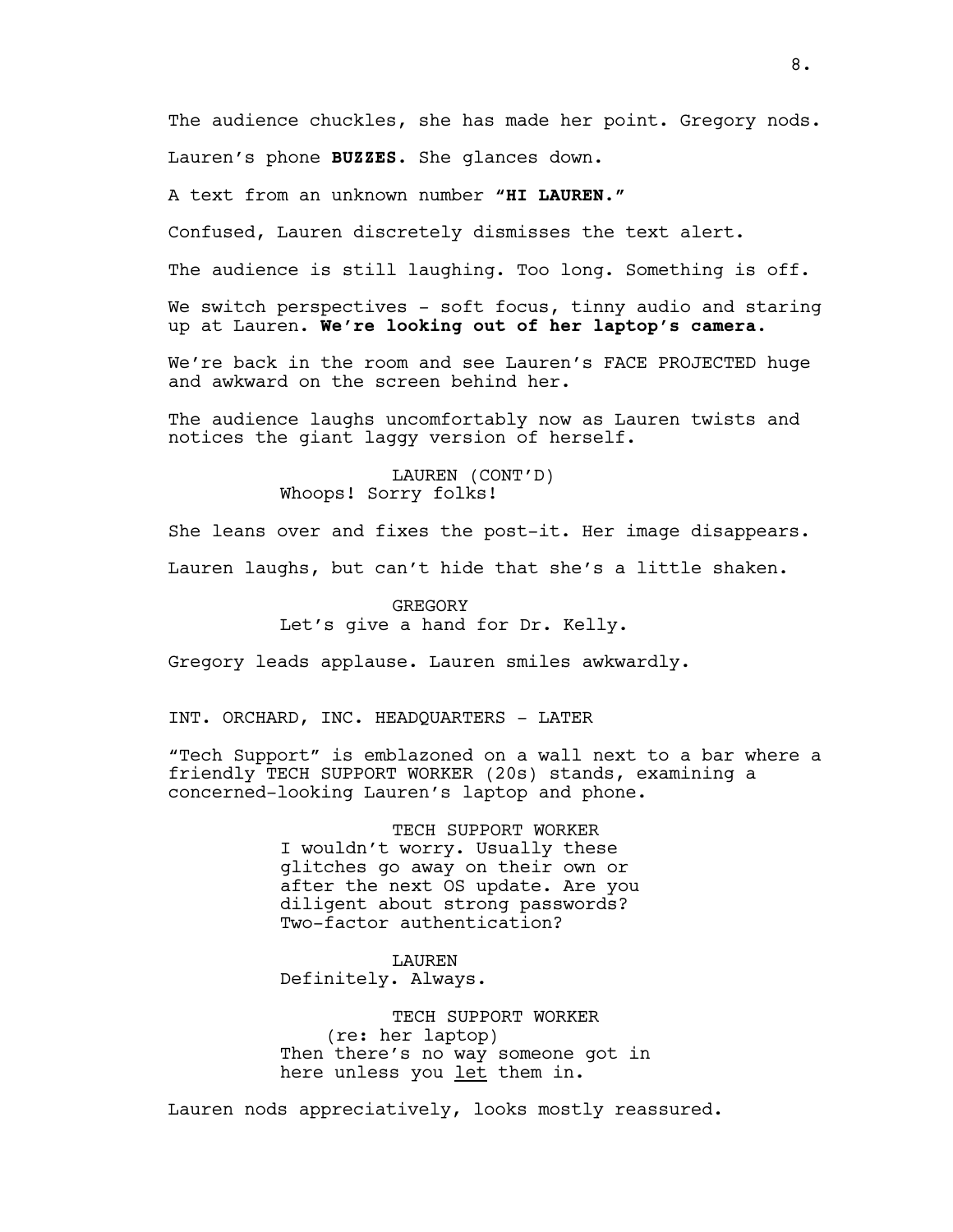INT. AIRPORT BOARDING GATE - LATE AFTERNOON

Lauren stands in line to board, fiddling with her phone. Something still seems a little off, she's not sure what. She pulls up a digital BOARDING PASS on her phone.

She shuffles ahead and places her phone on the SCANNER. A BUZZING sound. Red lights. She tries again. Same result.

Lauren looks at the GATE AGENT, confused. The ominous music returns.

> GATE AGENT Sorry, ma'am, your boarding pass was **already scanned**.

Lauren's face drops. For the first time, she's scared.

GATE AGENT (CONT'D) Could another member of your party have mistakenly used yours?

**LAUREN** No, I'm... alone.

GATE AGENT Name, please?

Lauren begins looking around apprehensively. It was not all in her head. **SOMETHING IS VERY WRONG**.

QUICK CUTS: Seconds later - we see the Agent print a paper boarding pass.

In the JETWAY, Lauren cranes to examine other passengers.

In the front of the PLANE she looks toward her seat. Looks down at her ticket. Looks back to her seat. PANIC.

A MENACING MAN.

Bulky athletic build, sunglasses, 50s. He's sitting in what is definitely her seat scowling towards Lauren.

Sound desaturates and we only hear Lauren's breath and the escalating drone music now.

Wide-eyed, Lauren breathes heavily, woozy. Wobbles forward.

Arriving at her row, in a terrified whisper, she asks the man...

> LAUREN What do you... want?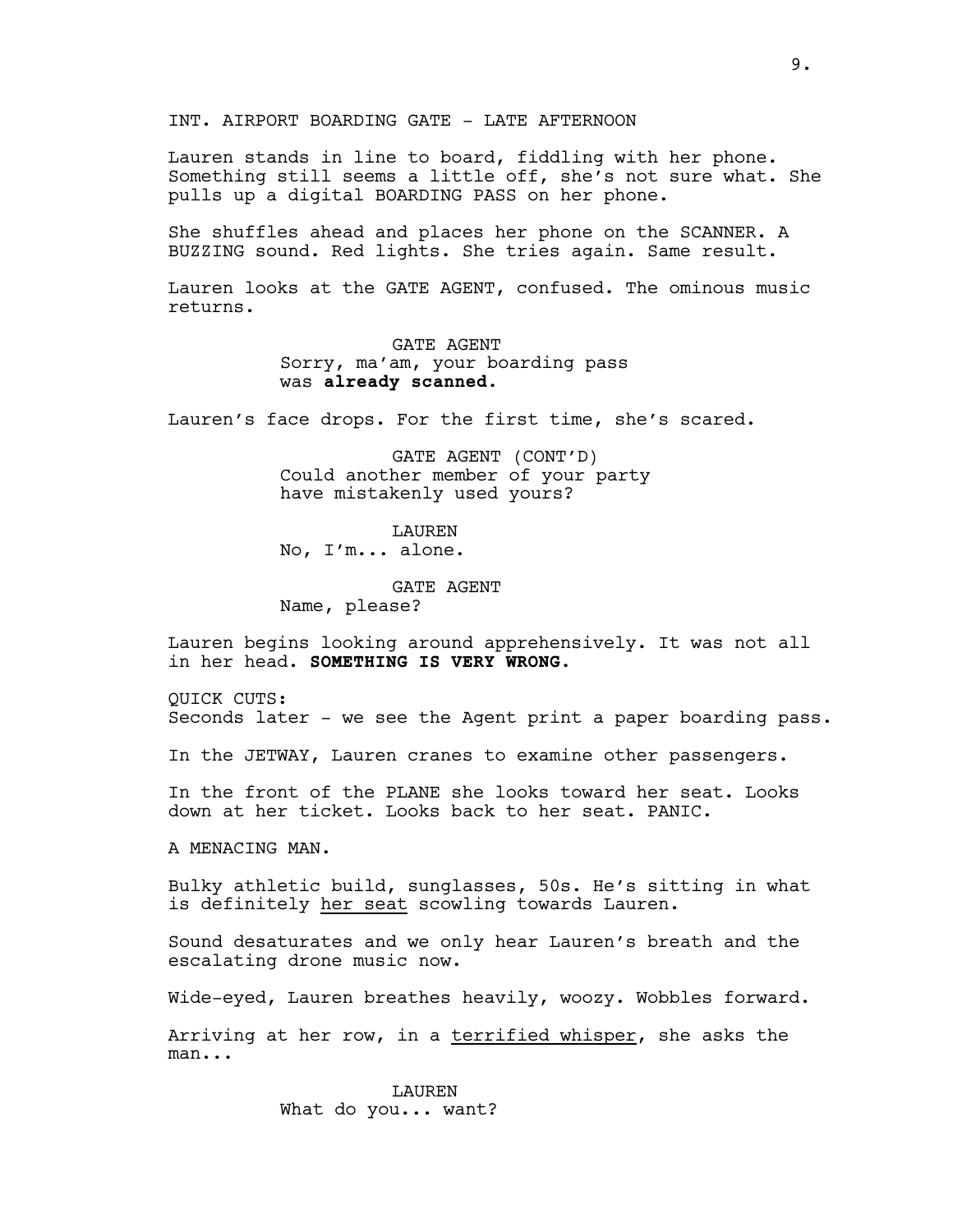## MENACING MAN A fucking martini.

A FLIGHT ATTENDANT swoops in.

# FLIGHT ATTENDANT Sir! I asked you to take your seat.

The Flight Attendant points toward coach. The man moves.

Lauren looks RELIEVED, but drained, tries to shake it off.

INT./EXT. AN UBER CAR - LATER THAT NIGHT

Exhausted after her flight, in the back of yet another car, Lauren double checks the route in the app. It's correct.

She shakes her head, maybe it was all in her imagination.

The car pulls up to her dark house. She smiles weakly toward the driver, walks to her front door and types in the code on a keyless entry pad. It whirs as the DEADBOLT unlocks.

INT. UNKNOWN LOCATION - CONTINUOUS

On the creepy screen - Lauren's tracking dot arrives home.

INT. LAUREN'S HOME (KITCHEN) - MOMENTS LATER

Exhausted, glass of wine in hand, Lauren leans against her kitchen island, scrolling through emails on her laptop.

She's cold. She goes to the thermostat, it's set at 52. Weird. She clicks it up to 70. A tiny beat.

Then the thermostat's digital face flashes "manual override" and the temp drops. Lauren has no patience for this. She twists it up to 70 again. The temp drops again, she throws her hands in the air, and walks back to her laptop.

The lights dim on their own. She doesn't notice because she's staring at her laptop.

**A word processing DOCUMENT has opened**. In huge letters it says **"HI LAUREN."**

Lauren looks at it with a start. Drops her glass of wine. It SHATTERS on the floor.

TERROR on her face, Lauren frantically looks at her computer, at her phone, at the thermostat.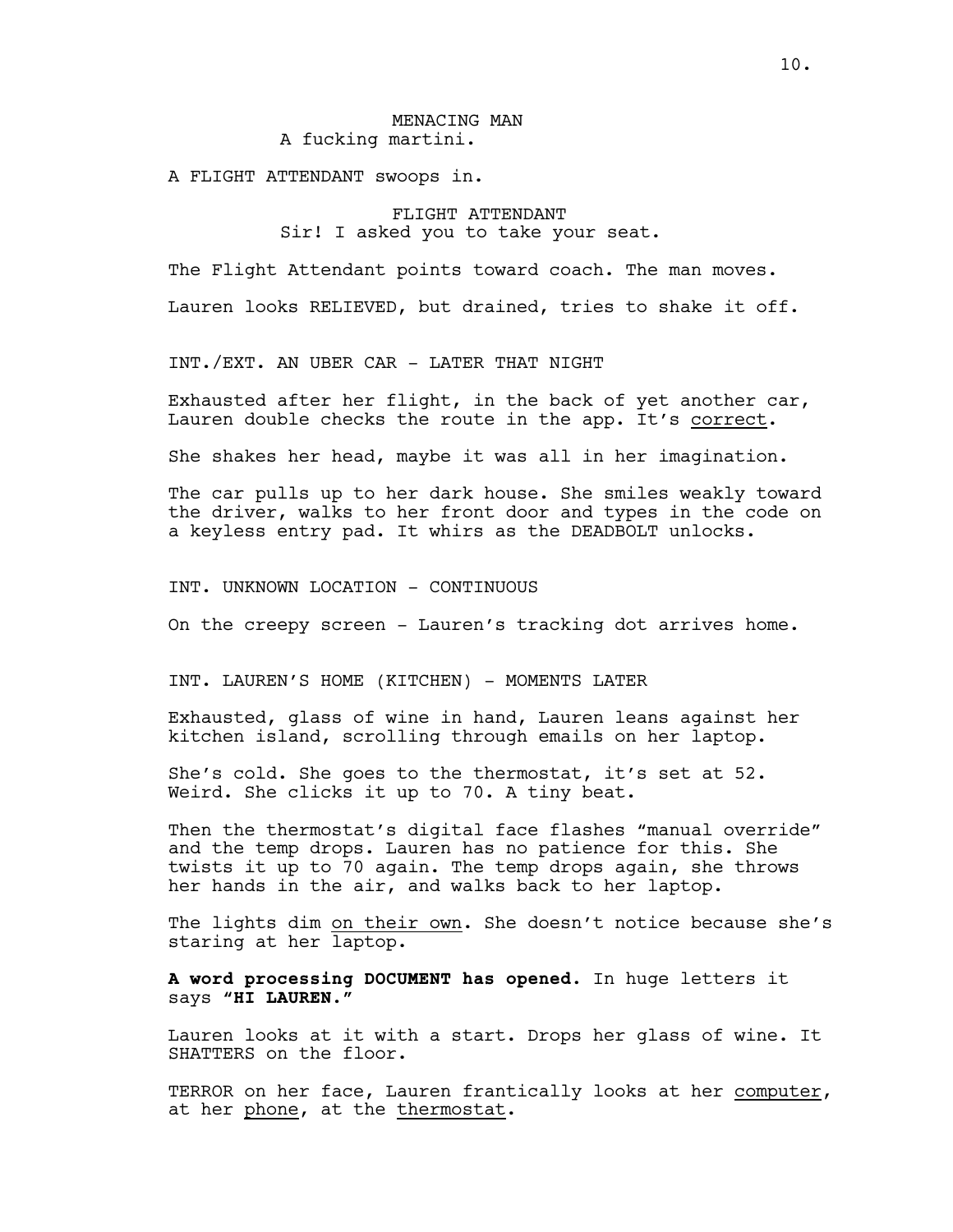Wide-eyed and sweating, she has finally put together the connection between the day's tech "glitches."

## LAUREN (meek whisper) What? Who's there?

More text appears: "Devon... and Lily."

Lauren's phone PINGS a doorbell camera alert which shows a PICTURE OF HER KIDS out front.

More writing appears in the DOCUMENT: "I'll let them in."

We hear the WHIR of the front door's deadbolt unlocking.

The kids burst in, behind them we see a car (driven by their Dad) backing out of the driveway.

> T.TT.Y Mommy! We couldn't wait to see you either!

DEVON Dad said you sounded really mad!

Lauren is too stunned to move. Suddenly she comes to.

LAUREN (frantic) Stay back! Mommy dropped a glass! GO TO THE CAR, NOW!

The kids, confused, automatically react to her panicked tone and slink towards the garage. Lauren gathers herself.

More text appears in the document: "I may have sent some messages on your behalf. Your ex is PISSED. Also. You just took out a new mortgage. In Singapore."

> LAUREN (CONT'D) What do you want!? Stop this!

DOCUMENT: "NO. How does it feel to have YOUR data used against you? How does it feel to be MY puppet?

> LAUREN (CONT'D) I don't know you! LEAVE ME ALONE!

DOCUMENT: "But you know everything about me."

Still on her laptop screen, an image POPS UP - a screen shot of data Lauren studied earlier.